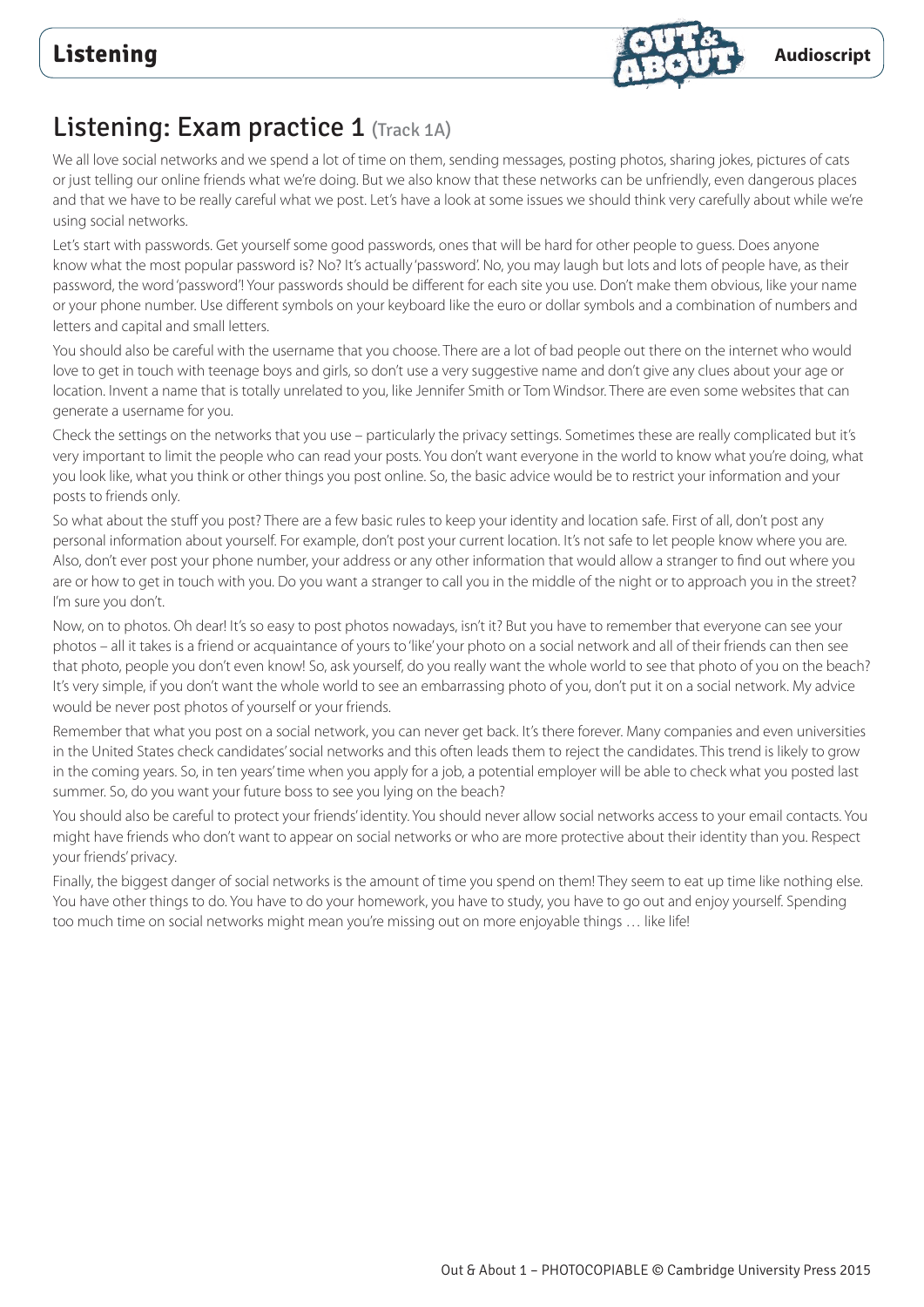

# Listening: Exam practice 2 and listening practice 2 (Track 1B and 1C)

- Man: I've been reading a lot about the future of mobile phones it's really interesting. They've become such an important part of our lives. We feel lost without them. Have you ever forgotten your mobile phone or left it at home? Woman: Yes, I have. It's an awful feeling – you don't know what to do with yourself! And to think the first mobile phone networks only started in the 1980s! Man: I know. It's amazing! I read the other day that one solution to forgetting your phone might be to put it on like a watch. Some companies are making phones called 'wristwatch phones' that you'll wear on your wrist. There are smart watches now that do lots of things besides telling the time, right? Well, the next step will be to be able to wear your phone. Woman: But won't the screens be very small? Man: No, they're going to make the screens bigger than smart watches and they might even have 3D screens. Woman: Ooh, that sounds cool. Man: Of course, they'll have large memories so that you can store your videos, photos and contacts. But one new aspect will be that they'll be waterproof so that you can wear them in the shower. Woman: That's a good idea, but I'll have to be careful I don't answer the phone in the shower with the built-in video camera – I don't want the other person to see me in the shower, do I? Man: No, thanks! But isn't there one disadvantage to the wristwatch phone? I mean you can only use it with one hand. Woman: Oh, yeah, that's true! Man: Of course one thing that everyone loves doing with their mobile phone is taking photos and posting them online. Social networks like *Facebook* are filled with people's photos and *Instagram* is a social network exclusively for posting photos to your friends and followers. Well, some companies are now designing special lenses for your phone.
- Woman: What? You mean the round part on the front of a camera?
- Man: Yes, that's right. You'll be able to attach a lens to your phone so that you can take better photos.
- Woman: OK, but then you'll have to carry the lens around, won't you?
- Man: Yes, but at least you won't have to carry another camera it's just a lens. What else? Smartphones are getting bigger and bigger it seems. Some smartphones look more like tablets nowadays, don't they? Of course, a big screen is very useful, especially when we want to show something to other people. So the next big thing in smartphones will be flexible screens. Companies are developing screens that are as thin as a piece of paper and that you can actually fold up. So in the future smartphones might be smaller than they are now when you put them in your pocket but they'll have a screen that you can fold out to make bigger – as big as a tablet.
- Woman: So when you've finished what you're doing, you can fold it up again and put it in your pocket. That's a great idea.
- Man: There are a few other ideas that phone makers are investigating. For example, they're trying to improve voice control so that you'll be able to control the apps on your phone just by speaking to them, giving them oral commands.
- Woman: Just like in science-fiction films! Cool!
- Man: Another interesting development is being able to connect your phone to your house. In the near future you'll be able to control your house from your phone – turn on the lights, turn on the central heating or even open the front door for other people.
- Woman: That'll be handy because I'm always forgetting my keys!
- Man: There are endless possibilities and it's clear that smartphones will get even smarter in the next few years. The only thing that worries me is, what will we do when we don't want anyone to know where we are?!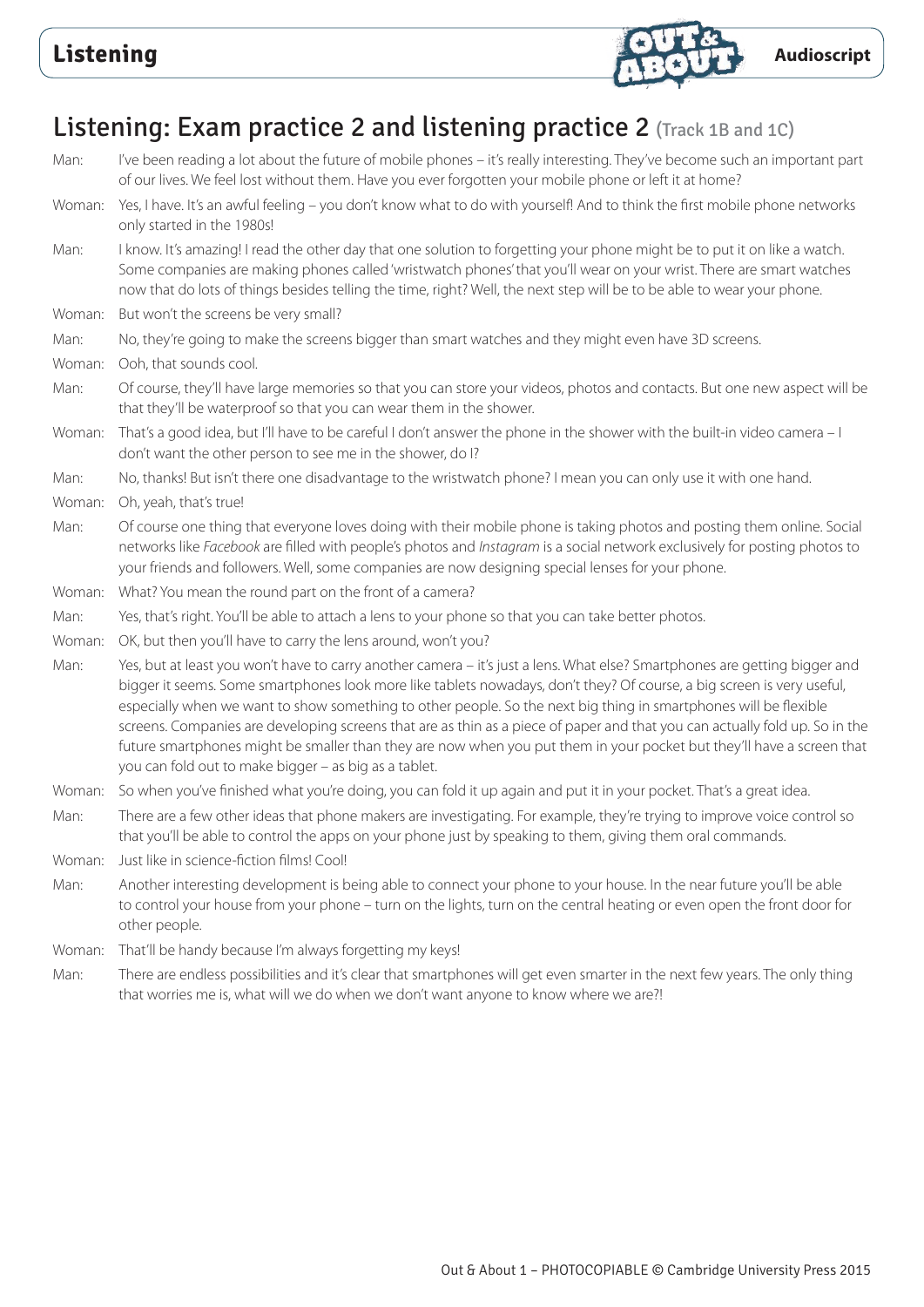

# Listening: Exam practice 3 (Track 2A)

| Radio Announcer: | So, our question today for listeners is: 'Who was your favourite teacher at school and why?'You can send us an<br>email to thelunchtimeshow at kprfm dot com, or post a message on our Facebook page or send us a tweet. So,<br>here's a tweet from Mary O. She says 'My English teacher was amazing. She gave me a passion for books and a<br>talent for writing. Thanks, Mary. Lucky you. I'd love to be able to write well. And there's another tweet from Bill<br>who says: 'My PE teacher was incredible. He taught us a lot about football but even more about life. That seems<br>to be a common theme in a lot of listeners' messages - that the teachers they remember best were teachers<br>that didn't just teach their subject. Anyway, we have a caller now, I believe. Hello?                                                                                                                                                    |
|------------------|------------------------------------------------------------------------------------------------------------------------------------------------------------------------------------------------------------------------------------------------------------------------------------------------------------------------------------------------------------------------------------------------------------------------------------------------------------------------------------------------------------------------------------------------------------------------------------------------------------------------------------------------------------------------------------------------------------------------------------------------------------------------------------------------------------------------------------------------------------------------------------------------------------------------------------------------|
| Jennifer:        | Hello?                                                                                                                                                                                                                                                                                                                                                                                                                                                                                                                                                                                                                                                                                                                                                                                                                                                                                                                                         |
| Radio Announcer: | Hello. What's your name and where are you calling from?                                                                                                                                                                                                                                                                                                                                                                                                                                                                                                                                                                                                                                                                                                                                                                                                                                                                                        |
| Jennifer:        | I'm Jennifer and I'm calling from Dorset.                                                                                                                                                                                                                                                                                                                                                                                                                                                                                                                                                                                                                                                                                                                                                                                                                                                                                                      |
| Radio Announcer: | Great. So, Jennifer, who was your favourite teacher at school and why?                                                                                                                                                                                                                                                                                                                                                                                                                                                                                                                                                                                                                                                                                                                                                                                                                                                                         |
| Jennifer:        | I had a teacher at secondary school whose name was Mrs Henderson. She was our Maths teacher. I really hated<br>Maths at first but she was always there to help and to explain things when we didn't understand them. Her<br>classes were fun - I mean who would think Maths classes could be fun? - and I learned so much from her. In<br>the end, I really loved Maths, thanks to her. When I went to university to study Economics, I remembered Mrs<br>Henderson's lessons and they really helped in statistics classes.                                                                                                                                                                                                                                                                                                                                                                                                                    |
| Radio Announcer: | So she helped you get over not liking Maths. OK, thanks, Jennifer. Next caller is Pete from Bournemouth. Hello,<br>Pete.                                                                                                                                                                                                                                                                                                                                                                                                                                                                                                                                                                                                                                                                                                                                                                                                                       |
| Pete:            | Hi. How are you?                                                                                                                                                                                                                                                                                                                                                                                                                                                                                                                                                                                                                                                                                                                                                                                                                                                                                                                               |
| Radio Announcer: | I'm fine, thanks. Tell us about your favourite teacher, Pete.                                                                                                                                                                                                                                                                                                                                                                                                                                                                                                                                                                                                                                                                                                                                                                                                                                                                                  |
| Pete:            | Well, his name was Mr Jennings and he was our History teacher. I wasn't very interested in History. And all those<br>kings and queens and battles and dates - I just couldn't understand them and I had a terrible memory for<br>dates. I couldn't remember when things happened! But Mr Jennings had a way of describing the events which<br>really brought them to life. He made them real, you know? He helped us to picture what it was really like for<br>soldiers in World War I or what life was like for people in London in the 18th century. His lessons were amazing<br>and I really got into History. So much in fact that I went on to study History at university and now I'm a History<br>teacher too. I try to make my lessons like Mr Jennings's lessons.                                                                                                                                                                     |
| Radio Announcer: | Wow! So, Mr Jennings was a real inspiration.                                                                                                                                                                                                                                                                                                                                                                                                                                                                                                                                                                                                                                                                                                                                                                                                                                                                                                   |
| Pete:            | Oh, yeah, absolutely. I'm a teacher because of him.                                                                                                                                                                                                                                                                                                                                                                                                                                                                                                                                                                                                                                                                                                                                                                                                                                                                                            |
| Radio Announcer: | Right, thanks, Pete. Here's a message from Nikki on Facebook. Nikki says: 'I'll never forget my primary school<br>teacher, Mrs Parker. I absolutely adored her. She was so caring and hard-working. She made us all curious<br>about the world and about nature, which inspired us to learn about science and the environment. She told<br>me once that I was very good at drawing. Nobody had ever told me that I was good at anything! It was a<br>fantastic feeling. The most amazing thing was that I met her a few years ago in the street and she remembered<br>who I was! I couldn't believe it. She also remembered lots of funny things about me, things that even I didn't<br>remember! Now I'm a teacher because of Mrs Parker - she was such an inspiration to me. Mrs Parker was my<br>hero.'What a great post - thanks, Nikki.<br>So keep your emails and messages coming in. We're going to play some music now before the news |
|                  |                                                                                                                                                                                                                                                                                                                                                                                                                                                                                                                                                                                                                                                                                                                                                                                                                                                                                                                                                |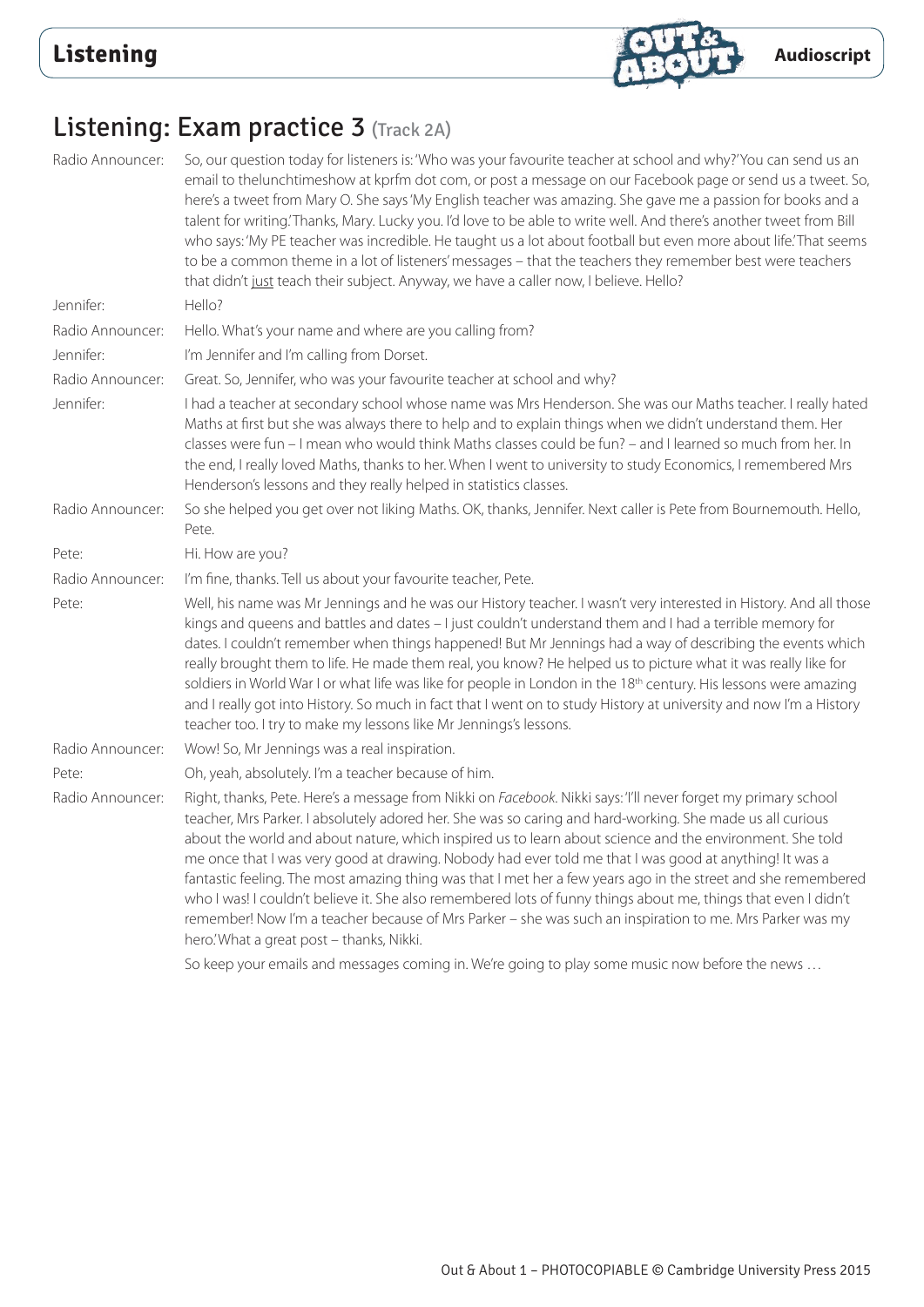

## Listening: Exam practice 4 and listening practice 2 (Track 2B and 2C)

Nelson Mandela was the first black president of South Africa from 1994 until 1999. He had led the struggle against the authorities in South Africa, against a racist system of government and he fought for human rights in his country until he died in 2013.

Nelson Rolihlahla Mandela was born in 1918 in a small village in the Cape Province of South Africa. The name 'Rolihlahla' meant 'troublemaker'. Another name he used was 'Madiba', which was the name of his clan or extended family. He started school at the age of seven and his teacher gave all the children English-sounding names – 'Madiba' became 'Nelson'.

At secondary school Nelson became interested in native African culture and when he moved to Johannesburg to attend university, he became a member of the African National Congress – a group of people who fought for the rights of black people in South Africa. At ANC meetings he saw people from all races and religions together, which made a great impression on him.

At that time in South Africa, there was a system that separated white people from non-white people – that is, blacks and Asians. The system was called 'apartheid'. It meant that white people and non-white people lived in separate neighbourhoods, they travelled on different buses and black and white children went to different schools. Although they were the majority, black people in South Africa were incredibly poor. Mandela spoke out against apartheid and the ANC led protests against the government.

While Mandela was studying law at university, he was arrested several times for his political activism. At the same time, opposition to apartheid was growing within South Africa and internationally. Then, in 1964, Mandela and other ANC activists were sent to jail for life for planning to overthrow the government. He was sent to a prison on Robben Island and was put in a tiny cell, sleeping on a mat on the floor.

Mandela spent twenty-seven years in prison, during which time he became very famous. Millions of people around the world began to call on the South African government to free Nelson Mandela. Then, in 1989, FW de Klerk became the new president of South Africa. He realised that the apartheid system needed to be changed and that South Africa also needed to change. De Klerk released Mandela from prison in 1990 and called for free, peaceful, democratic elections. De Klerk and Mandela were given the Nobel Peace Prize in 1993 and in 1994 Nelson Mandela became the first black president of South Africa.

As president, he tried to bring blacks and whites together into what he called a 'rainbow nation'. He changed the country's flag to represent both black and white traditions and he tried to unite the country through different sporting events like the Rugby World Cup in 1995. Although many black people in South Africa are still poor, the country has changed enormously. Blacks and whites work together, play together on the same teams and black and white children go to the same schools.

In 2013, Nelson Mandela died of an infection in his lungs. He was ninety-five years old. Political leaders from all over the world, including President Barack Obama, the first black President of the United States of America, attended his memorial service on a rainy day in a huge soccer stadium in Johannesburg. Mandela was an inspiration to people all around the world.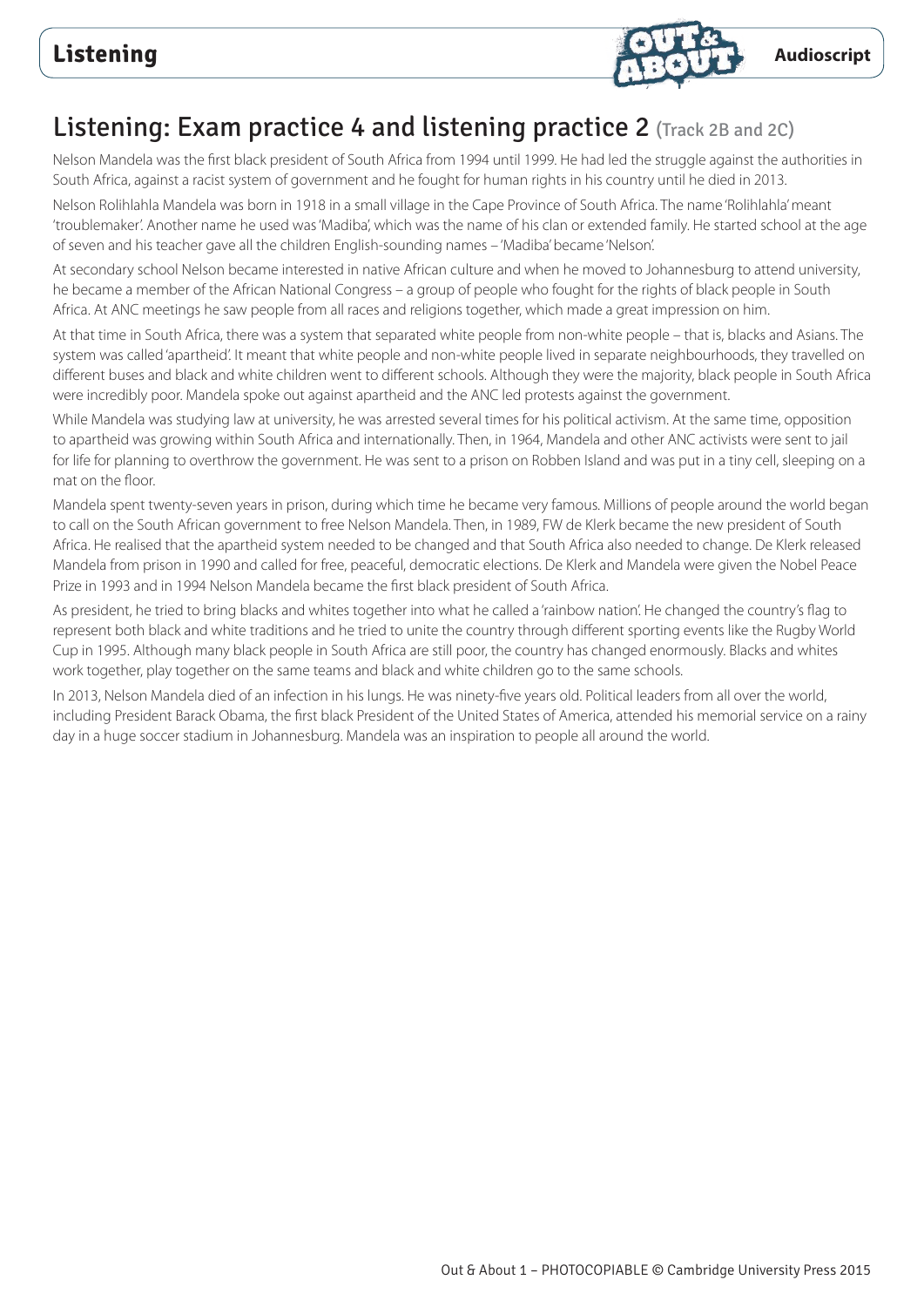

# Listening: Exam practice 5 (Track 3A)

A lot of people seem to be obsessed by diets these days. It's important, of course to watch what we eat, but there's a fashion nowadays for special diets – eating more protein or lots of one particular food like artichokes or drinking coconut milk. But in fact the best diet has been around for a long time. It's called the Mediterranean diet.

First, we're going to look at what exactly the Mediterranean diet consists of and then we'll talk about the benefits of the diet.

So I'm sure most of you, if not all of you, have heard of the Mediterranean diet. But it's likely that some of you don't really know what food is included in the diet. Basically it's all about eating lots of vegetables, fruit, beans or legumes and cereals. To help you, I'd like you to picture the typical food pyramid. It's like a triangle, wider at the bottom, getting narrower as we go up and finally reaching a point at the top. So at the bottom of our pyramid are cereals. They include wholegrain or brown bread, wholegrain pasta and brown rice. Because they're at the bottom, that means we should be eating a lot of these foods every day. But remember brown bread, not white bread. Then above that are fruit and vegetables – your typical five a day. That means you ought to eat at least five portions of fruit and vegetables every day. You should eat more vegetables than fruit though and, sorry, they should be green vegetables.

A big problem with the modern diet is that we eat too much fat and we all know fat is bad for you. However, we actually have to change the kinds of fat we eat because some fat, called unsaturated fat, is in fact not bad for us. These fats are found in olive oil, a really important part of the Mediterranean diet, and nuts, for example.

So, to get back to the pyramid, we're still moving up it and we're still talking about things that we ought to eat every day. Finally in this section are dairy products, like milk and yoghurt. They're also part of the Mediterranean diet but only a small part. The recommendation is to have only two servings a day.

The next section in our pyramid is stuff that we should be eating three, four or five times a week. First of all, there's fish and seafood. What would the Mediterranean diet be without fish? Then chicken or turkey. You can eat these about four times a week. Just above that are potatoes, eggs and sweets. Yes, you're allowed to eat sweets like chocolate or cake or biscuits, but only three times a week. Finally right at the top of the pyramid is the stuff you should only eat about four times a month at most and that is ... red meat. Yes, that's right only four times a month, so forget about hamburgers, sorry!

So that's what you should be eating, now let's talk about why. Well, it's very simple: the Mediterranean diet is very, very good for you. It helps you to live longer and most importantly it reduces the risk of heart disease. Heart disease is the main cause of death for people in both the UK and the USA. In the United Kingdom, it kills one in every five people and in the United States, it kills one in three people. That's terrifying and heart disease is directly related to our lifestyle, principally what we eat and also how much exercise we take.

The Mediterranean diet also reduces the risk of cancer, hypertension and high blood pressure, type two diabetes and Parkinson's and Alzheimer's disease. Recent studies have shown that the Mediterranean diet can improve your brain functions and reduce the risk of different kinds of dementia. If you combine it with the Mediterranean lifestyle, that is, plenty of outdoor life, exercise and a little bit of wine every day, you'll live a longer and healthier life for sure. So any questions …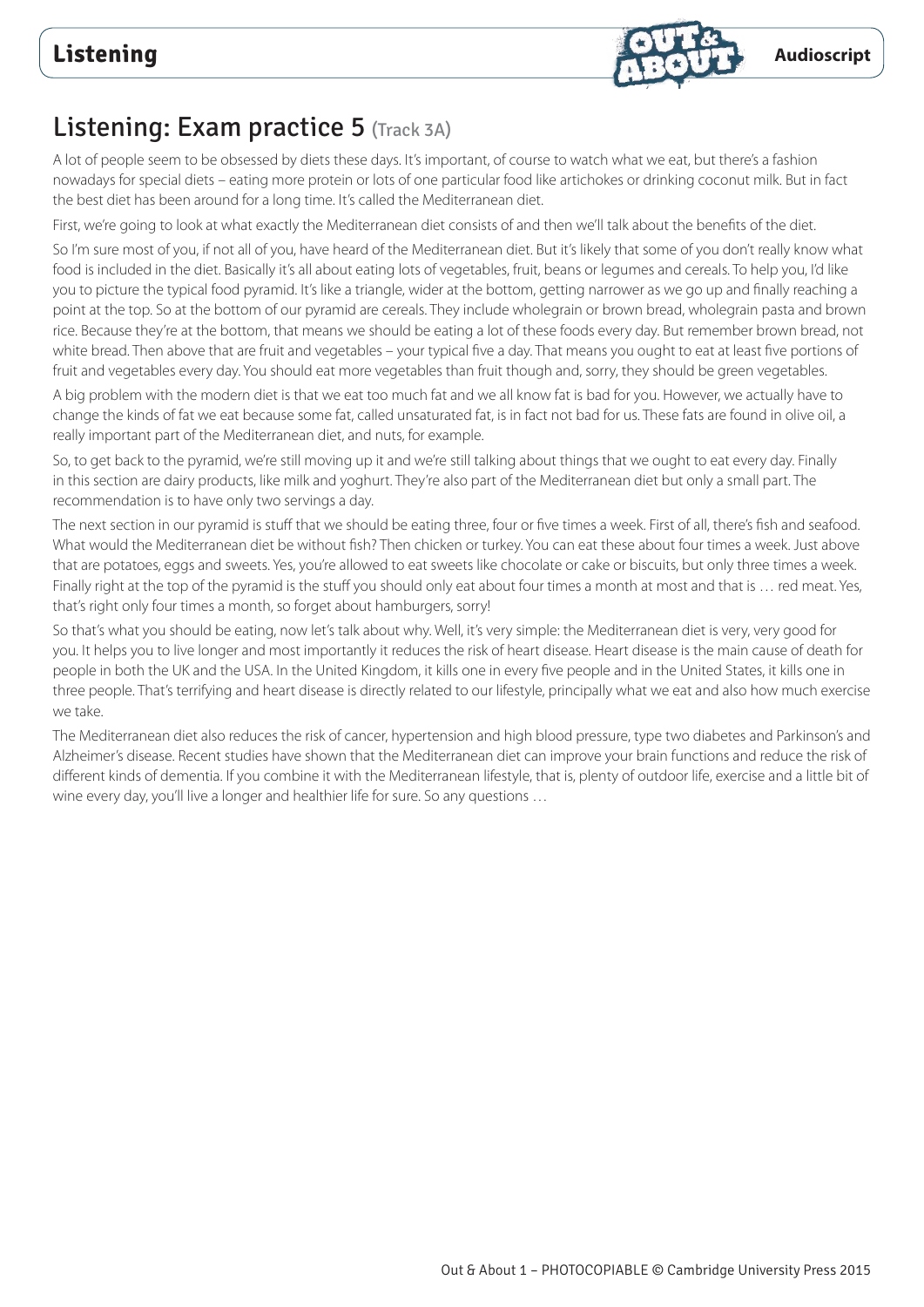

## Listening: Exam practice 6 and listening practice 3 (Track 3B and 3C)

- Girl: So you know there are lots of theories about food and what's good and what's bad for you and all that, right?
- Boy: Yeah, and you get so confused that sometimes you don't know what to eat!
- Girl: Yes! Anyway, apparently there's this guy, a scientist, who can describe your personality by looking at what kinds of food you eat.
- Boy: Oh, here we go! Another crazy theory about 'we are what we eat'! That's ridiculous. I eat all kinds of different food and what I eat has nothing to do with who I am. I eat to survive and because if I didn't I'd die.
- Girl: Ah, yes, but you have certain preferences, right?
- Boy: Yes, of course. I hate broccoli, for example.
- Girl: Well, everyone hates broccoli. No, I mean that there are certain foods you like and others that you don't like. Well, your food preferences, what you choose to eat, say a lot about your personality according to this guy.
- Boy: OK, I think I need some examples.
- Girl: For example … apparently, a person who prefers salty food has certain personality traits.
- Boy: Like what?
- Girl: Well, a person who likes salty food like chips with lots of salt on them tends to go with what the majority think. They're usually impatient and they hate waiting in queues for anything. They want instant rewards and they're very ambitious.
- Boy: Really? OK, I like spicy food. What does that say about me?
- Girl: Hmmm … people who like spicy food with lots of pepper love adventure and risk. They love going on roller coasters, watching horror films or doing dangerous sports like bungee jumping or skydiving. They need adrenalin. And they get bored really easily.
- Boy: Actually that does sound a bit like me. I really do love roller coasters but I'm still not convinced. So what about people like you who like sweet things?
- Girl: Aha! Well, people who like sweet food enjoy life and they want to be special. They're also generous people, who are always willing to help other people. They also tend to be quite intuitive people rather than depending on logic. But if you like to mix sweet food and spicy food then you're probably a very creative and imaginative person. The thing is that there's also a whole theory relating what ice cream flavour you like to your personality.
- Boy: Ice cream? Oh, come on! That's just silly!
- Girl: No, hold on. Check this out. If you prefer chocolate ice cream, you're creative and enthusiastic. You're probably ambitious too and you always want to be the centre of attention. However, if you prefer vanilla ice cream, for example, you probably have a very busy life and you're impulsive and you like taking risks but you're also quite a private person. Then, if you like strawberry ice cream you're probably a bit shy and you're often in a bad mood. You have very strong opinions about things but you probably have quite low self-esteem, unfortunately.
- Boy: And you can tell all this about a person just from looking at the kind of ice cream they like?
- Girl: Yes, and don't think this is something somebody just made up. There's a guy called Alan Hirsch, who's an American neurologist and psychiatrist, who's been studying this for over twenty-four years. He's done tests on about 18,000 people and he's written several books on the subject. He's a real expert. He's also invented this stuff called 'Sensa', which you put on your food to make you feel full – it stops you eating too much and helps people who are on a diet and are trying to lose a few kilos apparently.
- Boy: Aha! And don't you think he's made up all that stuff about food and personality just to sell more books and to sell more of that Sensa stuff?
- Girl: No way! I think it's really interesting …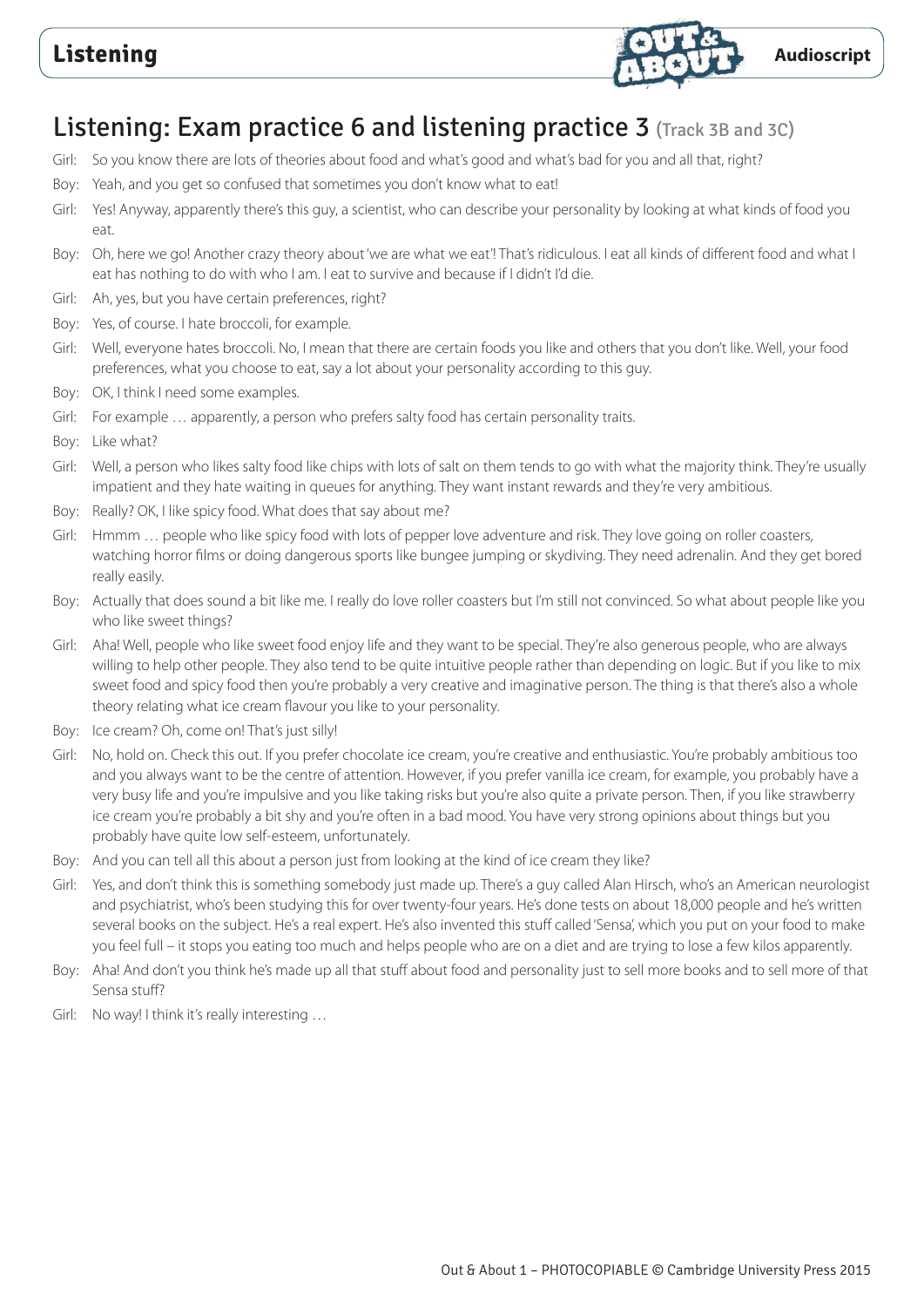

# Listening: Exam practice 7 (Track 4A)

- Chloe: Hi, you're Patrick aren't you?
- Patrick: Yes, that's right.
- Chloe: I'm Chloe. I'm new here. I started working here last week.
- Patrick: Oh, yes, of course! You're working in sales with Andrew Morrisey, aren't you?
- Chloe: Yes, that's right. So, did you see *Sherlock* last night?
- Patrick: No, I didn't. I don't have a television.
- Chloe: Oh, is it broken?
- Patrick: Erm … no. I don't actually own a TV.
- Chloe: Really? No TV? … How come?
- Patrick: Well, about a year ago I moved out of the flat I was living in with my girlfriend and she kept the television. I decided not to buy a new one because I couldn't really afford one, plus I thought paying for cable or satellite TV would be a bit of a waste of money. I never really watched a lot of TV anyway and the programmes I liked weren't on satellite channels. So I thought, why bother?
- Chloe: So, what do you do to relax in the evening? Do you not get bored?
- Patrick: Bored? No, not at all. I listen to a lot of music. I sometimes write album reviews for a music website so they send me stuff to listen to. In fact, I have my stereo system opposite the sofa at home, just where the TV would normally be.
- Chloe: OK. And apart from listening to music?
- Patrick: Well, I read of course. I've probably read twice as many books in the last year as I did the year before. It always took me ages to finish a book but not anymore. It's great. And I go to the cinema a lot, of course. I've seen lots of great films this year. It's such a pity that a lot of cinemas are closing down.
- Chloe: I agree. I love going to the cinema, too.
- Patrick: Actually, I do watch some TV series. I buy DVD box sets online and watch them on my laptop.
- Chloe: So what series have you watched?
- Patrick: Well, I like *Breaking Bad* and I thought *Homeland* was very good. Apart from that, I've learned how to cook and I go out jogging a couple of times a week.
- Chloe: So don't you miss television at all?
- Patrick: No, absolutely not. I thought I would, but life without TV isn't as bad as people think, I promise. There are so many other things you can be doing instead of sitting in front of the TV watching stuff you probably don't really like. For example, you watched *Sherlock* last night, right? What did you watch the night before last?
- Chloe: Er … let's see. I can't remember! Erm …
- Patrick: You see? You can't even remember!!
- Chloe: No, hold on. Er … oh yeah, I watched *X Factor*. It's terrible. I don't know why but I always end up watching it. It really is rubbish but I love being able to talk about it with friends the next day and reading posts on *Twitter* while it's on.
- Patrick: You see? You watch a lot of things you don't even like.
- Chloe: Yes, I suppose I do but sometimes if I don't watch them, then I feel like I've missed something important because that's what everyone is chatting about online or the next day at work.
- Patrick: Yes, I suppose you're right. But I know exactly what everyone's saying about TV programmes that I haven't seen. I can just look at *Twitter*.
- Chloe: Yes, that's true. … Well, it was nice talking to you, Patrick, but I'd better get back to work.
- Patrick: Yeah, me too.
- Chloe: Em … the next time you go to the cinema, let me know. I'd like to go with you.
- Patrick: Oh … OK. … Bye.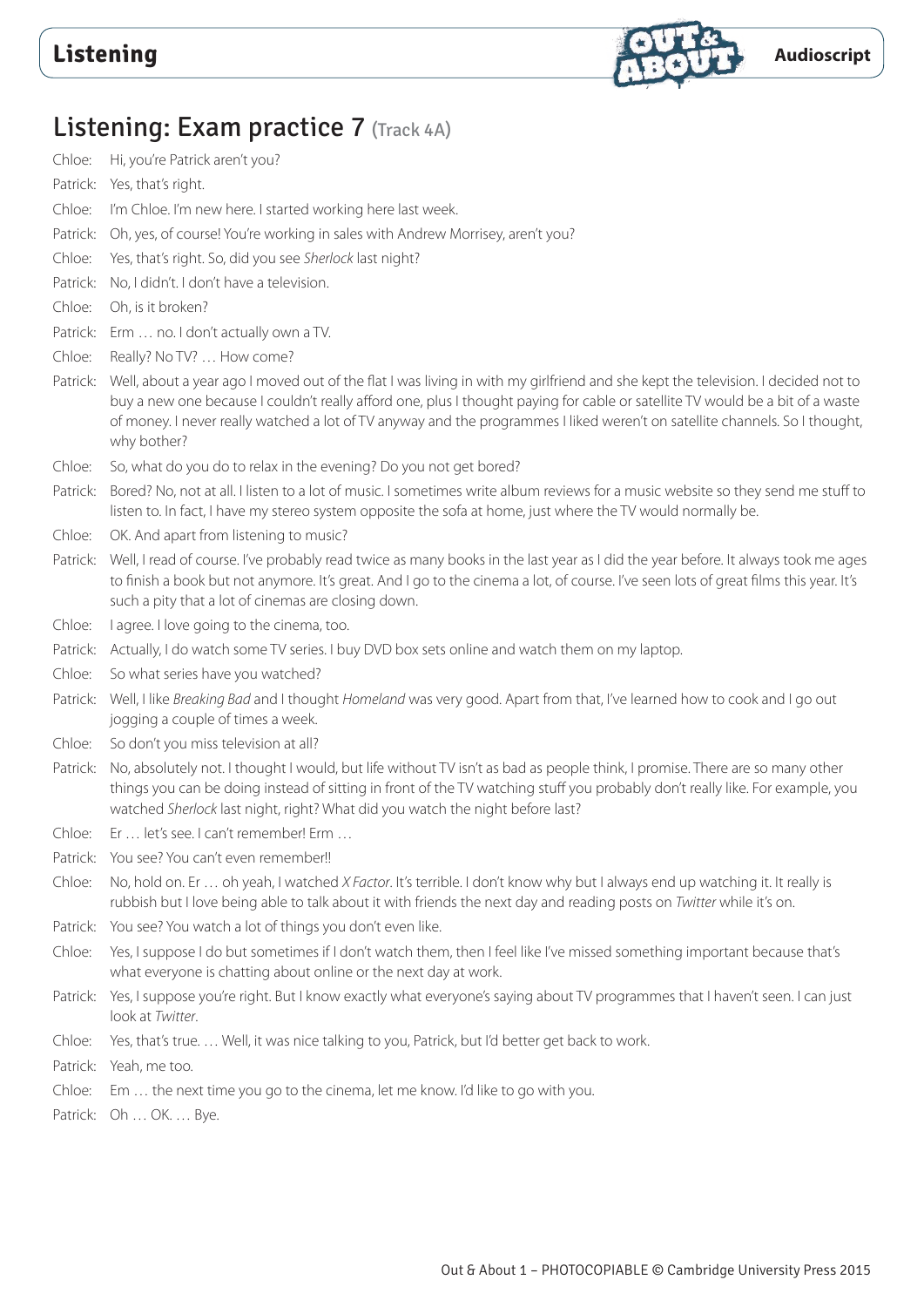

## Listening: Exam practice 8 and listening practice 4 (Track 4B and 4C)

Who would have imagined that a series about two experimental physicists and a waitress would become the most popular sitcom in the world? But *The Big Bang Theory* has become just that. In the USA, the TV show regularly gets about 20 million viewers, in the UK about two million and in Canada about four million. Worldwide in 2012, *The Big Bang Theory* was watched by almost 43 million viewers.

So why is it so popular? Most TV critics agree that *The Big Bang Theory* is nothing new in TV sitcoms. The characters are a little different from, let's say, the characters in *Friends*, the now legendary sitcom from the 1990s, but *The Big Bang Theory* doesn't break any new ground. There are two brilliant, nerdy physicists who love science fiction, superheroes and video games and a beautiful young waitress/actress who all live across the hall from each other in Pasadena, California. It's a sitcom favourite: putting very different personality traits together and adding a little love interest to make things even more interesting.

Now in its seventh season in the USA, *The Big Bang Theory* has done something that very few sitcoms have ever done before, it's got more and more popular each season. The show now has seven central characters, four men and three women. Sheldon and Leonard are two experimental physicists who live together. Sheldon Cooper is a child-genius with a brilliant mind, a photographic memory and what might be considered mild Asperger's syndrome – though the series makers have always avoided that particular issue. Sheldon is full of obsessive ticks and behaviours and is brilliantly played by the actor Jim Parsons, from Texas, like the character he plays. Parsons has won three Emmy awards and a Golden Globe for his role as Sheldon in the series.

Sheldon's flatmate is Leonard Hofstadter, the only man in the world who seems able to put up with Sheldon's eccentricities and who always seems ready to please those around him. From the first episode, Leonard falls for the beautiful Penny who moves into the apartment across the hall from them. Penny is a waitress who initially is totally confused by her neighbours' references to science and science fiction. But as the series progresses, her relationship with both Leonard and Sheldon has turned out to be one of the keys to the success of the sitcom.

Sheldon and Leonard's friends and colleagues at Caltech, the California Institute of Technology, where they all work, are Howard and Raj. Howard Wolowitz is an engineer and he's Jewish and lives with his mother, so there are lots of jokes about Jewish mothers! He's always after girls, very unsuccessfully usually, and only has a Master's degree rather than a Doctorate, like his friends. However, Howard achieves something his friends can only dream of – in season five he gets a chance to be an astronaut and travel to the International Space Station.

Rajesh or Raj Koothrappali is from India. Raj's problem is that he cannot talk to girls without drinking alcohol. His parents are very rich and are constantly trying to persuade him to find a girlfriend and get married.

Since the first series, new characters have been introduced: Bernadette, a microbiologist who works with Penny, and ends up marrying Howard; and Amy, who was matched with Sheldon on an online dating website and who ends up becoming Sheldon's girlfriend.

*The Big Bang Theory* is full of references to popular culture: science-fiction films and TV series like Harry Potter, *The Lord of the Rings* and, of course *Star Wars* and *Star Trek*; debates about superheroes like Iron Man, Superman and Spider Man; and a lot of video games are also mentioned – the four friends love playing *Halo,* for example.

And perhaps, in the end, that's the key to the series' huge success: the characters. Unlike other series, which rely heavily on a good plot, *The Big Bang Theory* is all about these wonderful, funny, strange characters – incredibly clever men and women – who you just have to love.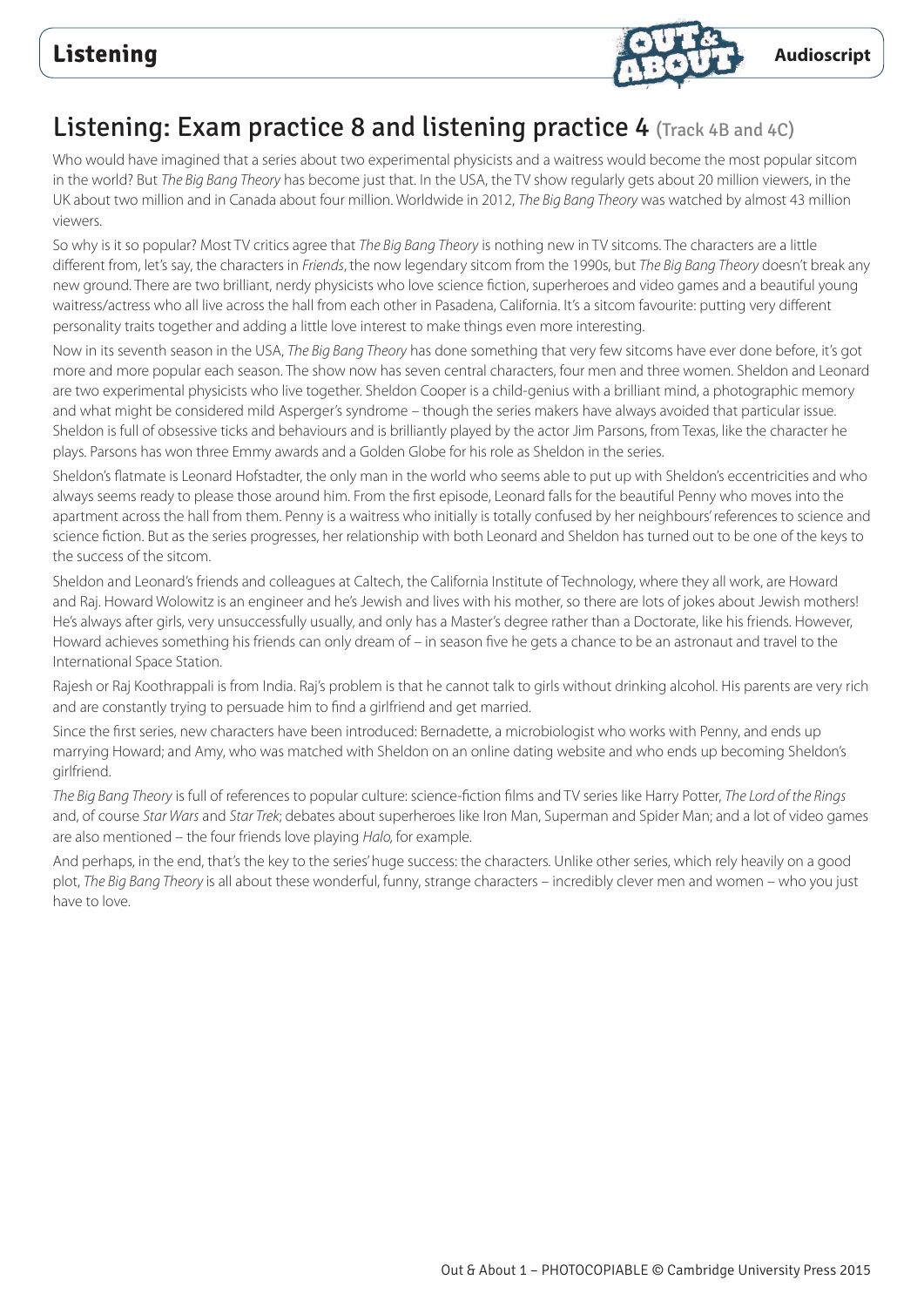

## Listening: Exam practice 9 (Track 5A)

Good morning, everyone. My name's Dr Elizabeth Plant and I'm a specialist in adolescent medicine at St John's Clinic in London. I've worked as a doctor there for sixteen years and today I'd like to talk about tweens and the changes I've witnessed in child and adolescent development over the last decade.

First of all, let's make sure everyone knows who tweens are. The word 'tween' refers to children between the ages of ten and twelve years old, they are what we also call pre-adolescent. The reason we call them tweens is that they are, in a way, between childhood and adolescence, so not quite teenagers but not really children any more either. They are making the transition from primary education to secondary or middle school. Some experts use the phrase 'too old for toys, too young for boys' to describe girls at this stage of development. As girls tend to mature more quickly than boys, the biggest changes we've seen in tweens have been among girls rather than boys.

So what kinds of changes are we seeing? Well, basically, it's probably true to say that kids are growing up faster than they used to, not just psychologically and socially but also physically. So we're seeing physical changes in girls of ten and eleven years old that previously didn't happen until the teenage years. In terms of behaviour, we're seeing major changes in the way both boys and girls are developing. They relate to each other very differently from how they used to – starting relationships earlier and adopting typical teenage behaviour a lot earlier as well.

So, what are some of the causes of these changes? Why are tweens becoming a particular social demographic and why are they behaving like teens? It's difficult to say because it's a relatively new phenomenon and not many scientific studies have been carried out yet. First of all, parents – yes, I'm afraid it's always the parents' fault, isn't it? – seem to be handing over the power to children at home. By giving kids everything they want, by giving in to their demands and in particular by not setting strict limits, children are growing up faster and behaving differently.

Many experts also think that technology is a major factor. Tweens are now exposed to sexual and violent content and explicit language much earlier than they used to be. They see and hear things that are not strictly appropriate for their age. Most kids at this age have mobile phones and tablets so they can watch what they want, away from the attention of their parents. They might listen to or download songs that have lyrics that are not appropriate for their age, for example. A recent study shows that many of them are already flirting via messages and photos on their mobile phones. Boys, especially, play video games that are not appropriate for their age, with scenes of sometimes extreme violence.

Because all kids are desperate to fit in, it's easy for tweens to copy other tweens' behaviour. However, as all parents know, a twelveyear-old is not supposed to be sexy or violent. And it's parents who are most worried. Lots of parents come to me and tell me that they think their children are growing up too quickly. But often I look at the parents and I ask them: Who gave their child their first mobile phone? Who bought them that copy of the video game *Grand Theft Auto*? And, more importantly, who didn't sit down with them and discuss rules and set limits? So, yes, although technology might be responsible for a lot of changes in tweens' behaviour in particular, it's always the responsibility of parents to help guide children through these difficult years. And we doctors are here to help, of course. So if there are any questions …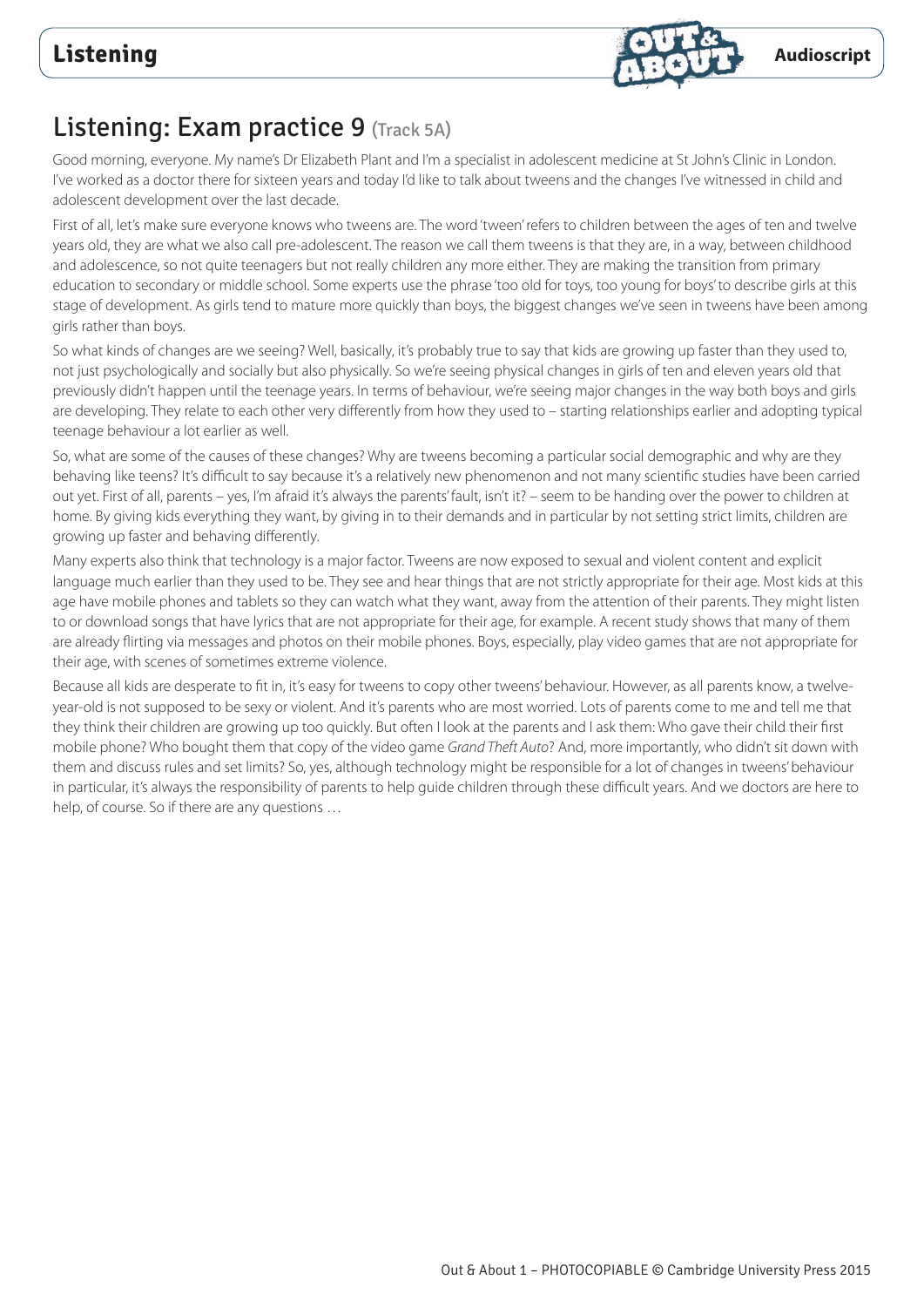

## Listening: Exam practice 10 and listening practice 5 (Track 5B and 5C)

Presenter: Now, today we're going to talk about summer holidays and in particular, your childhood memories about them. We have two writers with us today. Jane Harrington, who has just published a book called *The Living is Easy* about a young girl's memories of her summer holidays. Hi, Jane.

Jane: Hi.

# Presenter: Our other guest is Fiona Middleton, who writes a holiday column for the *Sunday Record*. Hello, Fiona.

Fiona: Hello.

Presenter: So Fiona, let's start with you, tell us about your summer holidays when you were a little girl. What were they like?

Fiona: Well, first of all I have wonderful memories of my summer holidays. We always went somewhere in England or maybe to Wales and for some reason, and this can't be real, my memories are of sunny, warm weather. The thing is that in my head, the sun was always shining. We went to the beach every day and we usually brought a picnic with us. It was wonderful – we would get together with other kids our age and explore the sand dunes, go swimming in the sea and get sunburnt. I think we often went to the south coast of England, near Weymouth. The whole family would all pile into my dad's tiny car – four of us, me and my brothers and sisters, in the back seat. By the way, this was all before seat belts and child car seats and so on. The drive was fun because we would play games for hours! Plus I have memories of ice cream vans selling ice cream and sandwiches on the beach that my mother made for us.

 I remember one year we stayed on a farm in Wales. It was fantastic. We spent every day around the animals. In the mornings we would collect fresh eggs from the hens and feed the lambs. And there were always lots of dogs and puppies around. We learned how to ride horses and we would go for long walks in the countryside. I loved it.

Presenter: But surely it wasn't all perfect. I mean it couldn't have been sunny all the time – this is England after all!

- Fiona: Yes, I suppose you're right. Maybe over time my memory has eliminated all the bad things.
- Presenter: Yes, it's funny how our minds change things like that over time. What about you, Jane?
- Jane: Well, my mind hasn't changed a thing, I don't think. Everyone remembers the sun was always shining for their summer holidays. Well, guess what? I don't! My memory is of it always raining. There we were: my dad, my mum and I wandering around the villages and narrow country lanes of Britain in the pouring rain. You see, my dad absolutely loved the countryside and the further away we could get from anything like civilisation, the better. He loved being away from Birmingham, the city where we lived. And he loved hiking. So my memories are of the three of us walking over hills, through fields, with wet boots, trying to protect ourselves from the rain and stay warm. Sometimes we would stay in the caravan, playing dominoes or cards. It was just really boring. And the food was awful. Everything came out of a tin and was overcooked and soggy.

 But let's move on to when I was a teenager because it was even worse then! There was one summer when I was about fifteen and I had to leave my boyfriend behind. This was before mobile phones so I wrote a letter to him every day. I just remember being furious with my parents the whole time for spoiling my relationship with my boyfriend – that's what I thought at the time. I used to walk two miles to the nearest village with a pile of coins to look for a phone box so I could call him. The worst thing was that sometimes there was a queue so I'd have to wait for ages to have my turn on the phone!!

Presenter: And of course, it was raining!

Jane: Yes!! Of course.

Presenter: Well, Jane and Fiona, thank you very much for coming in to talk to us this afternoon. If you have any childhood memories you'd like to share with us …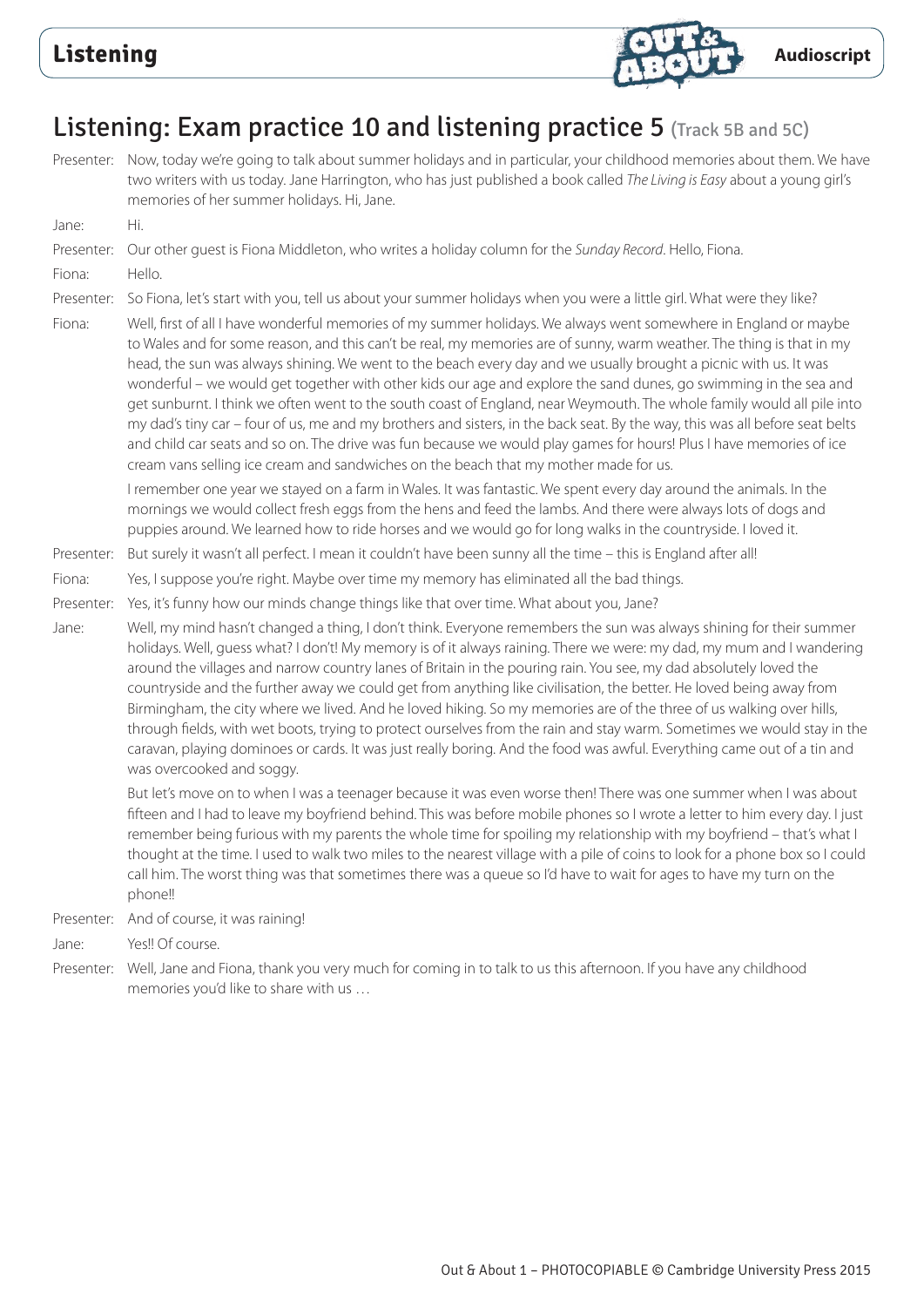

## Listening: Exam practice 11 (Track 6A)

- Presenter: Hi, and welcome back to *Sports Talk*. Elaine is with us now to talk about some sporting history. What have you got for us today, Elaine?
- Elaine: Well, I was thinking we're all a bit sick of seeing cheating in sport footballers falling over to try to win a penalty or cyclists taking drugs to win races. There seem to be a lot of negative images of sports around at the moment and I don't think that's entirely fair.
- Presenter: I agree. Sometimes it's like everyone's cheating!
- Elaine: Exactly. So I went into the archives to find some stories of moments in sports when sportspeople showed fairness towards their opponents – what we call good sportsmanship. These stories are meant to show you that it's not always about winning.

 OK, so our first story comes from a long time ago. In the 1936 Olympics, Adolf Hitler was in power in Germany and was watching the long jump event. It was basically between two competitors – the German athlete Lutz Long and Jesse Owens, a black athlete from the United States of America. Of course, Hitler wanted Long to win. Owens had already made two attempts and fouled them – that means his foot had crossed the line where you start the jump. Long was winning. But then he did something that amazed everyone. He talked to Owens about his jumps and told him why he thought Owens had fouled the first two. Long suggested that he measure his run again. Owens did as Long suggested and won the gold medal – thanks to the advice Long had given him.

- Presenter: Great story. Any more?
- Elaine: Our next story is from tennis. Andy Roddick, the American tennis player, was playing Fernando Verdasco from Spain in the final of the Rome Masters in 2005. Verdasco was serving to win the match but he double-faulted. That is, he served twice and the ball went out of the serve area on the court. Anyway, it meant that he had lost the match and Roddick had won. However, Verdasco complained that the last ball had hit the line, which would mean that it had been in. Then Roddick went to the line to show the umpire that the ball had indeed been in. So he corrected the umpire's decision. And Verdasco won the match and the final. Afterwards Roddick said that he didn't think that what he had done was very special. It was certainly fair play though.
- Presenter: That was very honest, wasn't it?

Elaine: Yes. Now we often think of Italian football as being especially dishonest, don't we? There have been cases recently in the 'Serie A' – the Italian football league – of match fixing. That's where people will make sure that one team wins against another. Well, an Italian footballer called Paolo Di Canio used to play in England for West Ham United. And he did an extraordinary thing in a match against Everton. The Everton goalkeeper went out to clear a ball and fell on the ground, injured. Then, a West Ham player took the ball and crossed it into the box for Di Canio to score an easy goal. But Di Canio caught the ball with his hands and stopped the game so that the Everton goalkeeper could get treatment. It would have been very easy for him to score but he saw that the goalkeeper was injured so he stopped the match.

- Presenter: Wow! That's amazing.
- Elaine: And our final story today is about a Spanish athlete called Iván Fernández Anaya, who showed, again, that winning isn't everything. He was running in a cross-country race in the north of Spain and was in second place behind the Kenyan runner, Abel Mutai. Mutai suddenly stopped running about ten metres before the finish line because he thought that he had already crossed the line. The crowd were telling Fernández to keep running because he could win the race. But Fernández, who was very close behind Mutai, began to push the Kenyan, pointing towards the line and Mutai crossed the line first because Fernández deliberately helped him to win the race.
- Presenter: Well, isn't that incredibly good sportsmanship?
- Elaine: It sure is. It just goes to show that sometimes in sports, winning really isn't everything.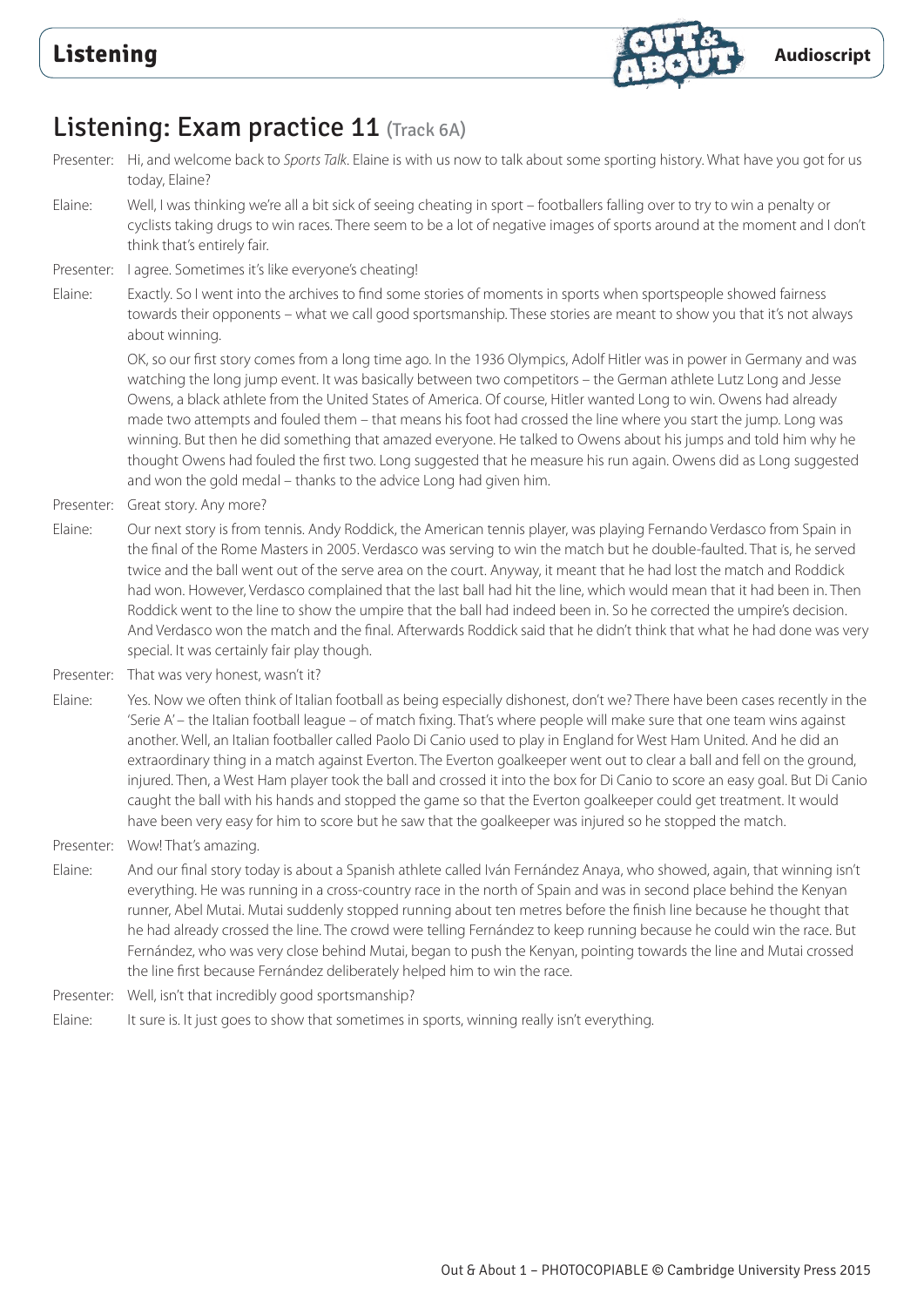

## Listening: Exam practice 12 and listening practice 6 (Track 6B and 6C)

The Channel is the sea that separates the island of Great Britain from France. It's a distance of thirty-two kilometres at its narrowest point and is one of the world's greatest challenges for swimmers. There have been 2,671 successful attempts to swim the Channel – that's fewer than the people who have climbed to the top of Mount Everest. The fastest Channel swim is just under six hours. The slowest swim took a little over twenty-eight hours!

The second person to complete a successful Channel crossing by swimming was Thomas William Burgess. The only reason we remember him now is because he is a great example of determination. When Mr Burgess made his way across the Channel successfully he had already tried to swim across it no less than fifteen times!! But he didn't give up. He kept trying and on his sixteenth attempt he made it.

But today we're going to talk about the first person to swim across the Channel – the Englishman, Captain Matthew Webb. Webb was the captain of a steamship called the *Emerald*. He had joined the merchant navy when he was just twelve years old.

When he made his first attempt at the Channel crossing, he was already something of a national hero in England. He was famous for a rescue attempt in the Atlantic Ocean. On a voyage across the Atlantic from New York to Liverpool, a passenger on the ship fell overboard into the ocean. Webb jumped into the sea to try to rescue him. The passenger was never found unfortunately, but Webb was given a medal and £100 for his bravery and his rescue attempt became national news back in Britain.

Later on, while serving on the *Emerald*, Webb read about a man who had tried to swim across the Channel. This was the first time anyone had tried to do such a thing. Webb was fascinated and he was immediately taken by the idea. He was an excellent swimmer – he had taught himself to swim in the Severn River near where he grew up.

After an initial, unsuccessful attempt early in August 1875, he was determined to try again. So on the 24<sup>th</sup> of August, two weeks after his first attempt, he walked onto the beach near Dover to make a second attempt. He put porpoise oil all over his body to keep out the cold – a porpoise is a kind of fish that looks like a dolphin. And then he dived into the water. He was stung by a jellyfish after eight hours but went on swimming. At one point, the cold almost got too much for him, so he stopped for a moment to have a glass of brandy before continuing his swim.

He finally reached the coast of France near Calais after twenty-one hours and forty-five minutes in the water as the crew members of the boats that accompanied him on his swim sang *Rule Britannia*. He was absolutely exhausted. When asked how he felt, his only words were that he felt a sensation in his legs 'similar to that after the first day of the cricket season'.

Captain Webb's amazing feat became a sensation. It was reported in newspapers at home and abroad. Webb was welcomed by cheering crowds everywhere he went. He became a professional swimmer and took part in swimming events all over the world.

Then in 1883, he died trying to swim across the Niagara River near the famous Niagara Falls between the USA and Canada. He had hoped to earn £12,000 for this incredible swim – a fortune in those days – but the current in the river was too strong and he was pulled under the water. It took four days to find his body.

There is a small memorial to Captain Webb in a small town in Shropshire where he was born, that reads: 'Nothing Great is Easy.'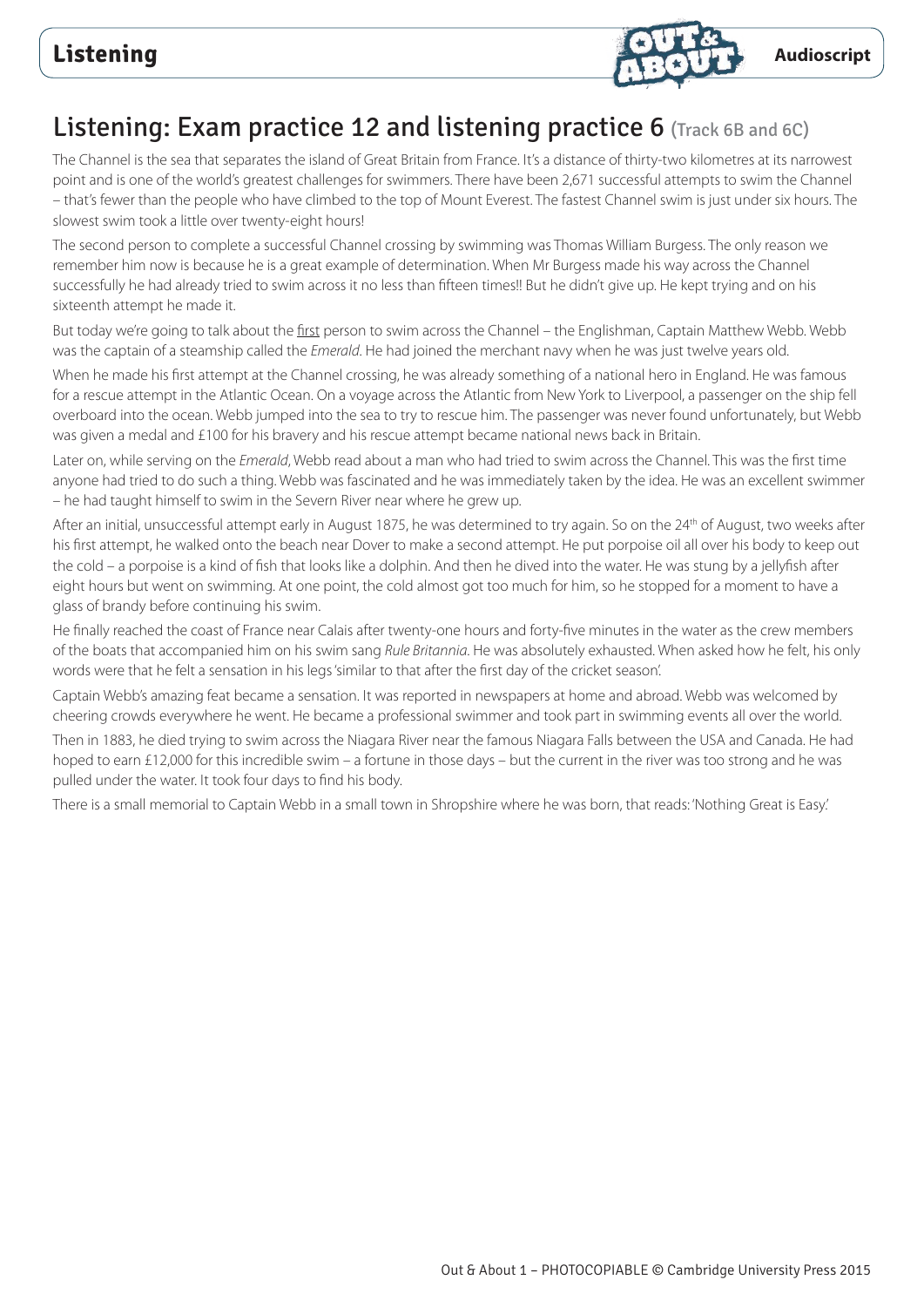

## Listening: Exam practice 13 (Track 7A)

… So the next day we drove up the Mediterranean coast from Alicante to Benidorm. Now I'm sure everyone has heard of Benidorm. It's the most famous beach holiday city on the Costa Blanca, probably the most famous in Europe. Thousands of people travel from Britain, Germany, Sweden and other northern European countries to enjoy the sun and Benidorm's sandy beaches.

So first, I'll give you some statistics. Benidorm is an incredible place. There are over 130 hotels there with about 41,000 beds and the city also has over 30,000 swimming pools.

Benidorm has the most high-rise buildings per capita in Europe, including the *In Tempo* building, which is 200 metres tall. The population of Benidorm is about 71,000 and over 5,000 of those are British. However, the number of people in Benidorm in the summer rises to an incredible 400,000 people.

So how did Benidorm become the most famous resort in Europe? Well, it all started back in 1950 when a man called Pedro Zaragoza Orts was elected mayor of the town. Back then, it was just a tiny fishing village, really. But when the local fishing industry began to fail, the mayor decided to build a tourist industry and attract visitors to its sandy beaches and its warm climate.

Zaragoza's idea was to build up, to build tall buildings as hotels, because he knew that higher buildings could fit more people in a smaller space. But he made sure that there was a green area around every building, so walking around Benidorm now, you have the sensation that the city is quite airy. It's not like Manhattan or other cities with lots of tall buildings – the buildings in Benidorm have lots of space between them.

One problem that Mr Zaragoza found was that Benidorm didn't have its own water supply so water had to be brought in from other places. Nowadays, water is stored in enormous tanks under the city and with 400,000 people and all those swimming pools, the city needs a lot of water.

But perhaps the biggest problem that Mayor Zaragoza encountered was when tourists began to arrive in large numbers, bringing with them new customs. Back then, Spain was an exceptionally conservative country under the firm rule of General Francisco Franco. Suddenly, women from northern European countries began to arrive in Benidorm wearing bikinis. Spaniards were shocked! They had never seen so much skin on show in public places and many people weren't happy about it at all. The local people complained to the Catholic Church. The Archbishop of Valencia got involved in the affair and tried to get Mayor Zaragoza thrown out of the church. There are stories of the police and Civil Guards escorting women in bikinis off the beach. However, when the police fined an English woman 40,000 pesetas for wearing a bikini in a bar, Mayor Zaragoza realised that something had to be done. If the message got out that you couldn't wear a bikini in Benidorm, the tourists would not want to come. After several unsuccessful attempts to contact the authorities in Madrid, Zaragoza hopped on his Vespa motorcycle and made the eight-hour journey to Madrid. He managed to get an audience with General Franco himself. Zaragoza tells the story that he changed his shirt before the meeting because it was covered in oil stains from the motorbike but that he didn't have another pair of trousers. Franco was obviously impressed by the mayor's dedication and Zaragoza managed to convince Franco to allow women to wear bikinis on the beaches, in the bars and on the streets of Benidorm. The city was the first place in Spain to allow women to wear bikinis in public places.

Thanks to the vision of people like Mayor Zaragoza, the tourist industry is now a huge part of Spain's economy. Over 50 million people visit Spain every year, bringing over 60 billion euros into the Spanish economy – all thanks, in part, to Benidorm and the bikini war!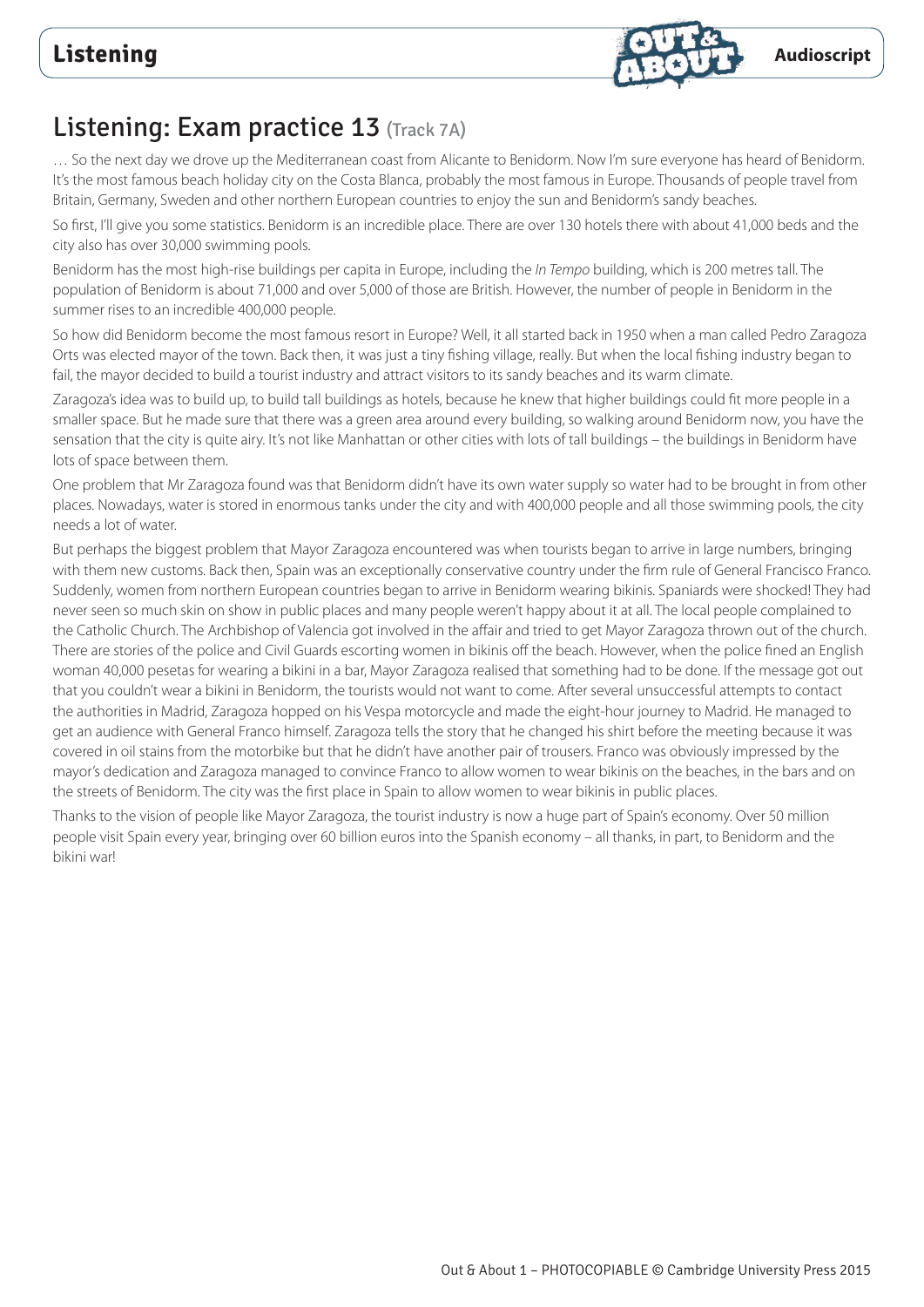

# Listening: Exam practice 14 and listening practice 7 (Track 7B and 7C)

Woman: So, tell me, Kevin. What did you want to be when you were a child? Kevin: Well, like most little boys, I really wanted to be an astronaut. Yeah, I wanted to walk the moon and float in space and visit the International Space Station. Woman: Really? Kevin: Absolutely! I mean all my friends wanted to be footballers or millionaires or rock stars. But for me, travelling to space was my dream. Woman: Well, I think you're a bit old to become an astronaut now, aren't you? Kevin: Hey! I'm not that old. And anyway I can still do it. Woman: Oh, yeah? How? Kevin: Well, there are several companies that are offering commercial space flights right now. For example, there's a company called Virgin Galactic where you can sign up for space flights already. You go to their website and fill in a form and put your name down for a space flight. It's run by Richard Branson, the guy who owns Virgin and Virgin Atlantic. Apparently about 650 people have signed up already. Woman: 650?! That's quite a lot of people, isn't it? But I've heard it's pretty expensive. Kevin: Well, of course it is! It costs \$250,000 right now for a flight. Woman: You'd better start saving. Kevin: I already have, actually! Anyway, they've got this special aeroplane called SpaceShipTwo. It flies into the sky on the back of another, bigger plane up to about 46,000 feet. Then it's released from the other plane and starts its own flight. It takes you up to 71,000 feet, which is a little over twenty-one kilometres. That's about the same height that that guy Felix Baumgartner jumped out of his spaceship. At that height you can see the curve of the Earth's surface and you can also see the blackness of space. They say you'll also experience a bit of loss of gravity. Then the plane takes you back down to Earth, safe and sound. Woman: And that's it? For \$250,000? Kevin: Well, it's quite difficult to get up to those altitudes and then get back down again through the Earth's atmosphere. They're going to broadcast the first flights live on TV! Woman: Yeah, well I think it's still too expensive. It's crazy! Kevin: There's also a Russian company that's planning to build a hotel in space. It'll be about 400 kilometres above the Earth's surface, which is a little higher than the International Space Station. Woman: So they don't crash into each other? Kevin: Yes, I suppose so. Anyway, you'll be able to stay there for a few days or even several months. The hotel will hold seven people and you'll receive special training before you go up into space. You'll have to take your own food with you, which, apparently, will be prepared for you according to your tastes before you go up. And then it will be dehydrated. Woman: OK, but what can you do while you're on holiday in space? I mean you can't exactly go for a walk or lie by the swimming pool reading a book, can you? Kevin: Well, the idea is to have TV and Internet connections and I suppose you'll just spend hours watching the Earth go past. They also want to organise day trips from the space hotel to the moon! Woman: Wow! Now that would be amazing. So how much would it cost to stay there? Kevin: Em … well, apparently they don't want to say yet because it's only a plan for the moment. But I imagine it'll be really expensive. Woman: So, will you be going to the Canary Islands again for your summer holiday next year? Kevin: Yes, I'm afraid so. No space flights or space holidays for me yet!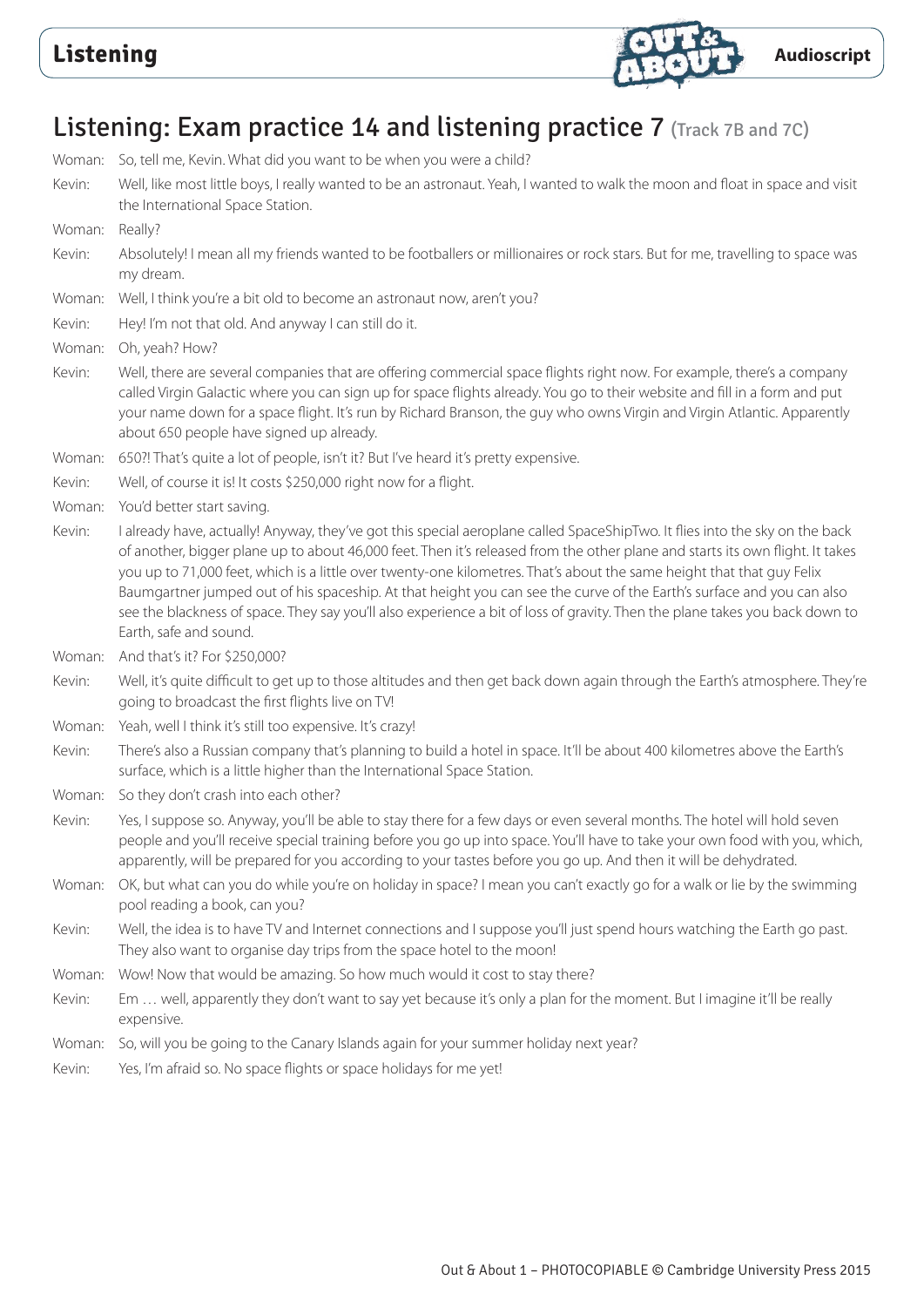

### Listening: Exam practice 15 (Track 8A)

Rebecca: So, Sandra, are you coming to the demonstration or not? Sandra: Oh, come on, Rebecca, you know we've got an exam next week. I really don't have time. Rebecca: Sandra, this is really important. They're going to start a fracking project near here. It's terrible. It's going to destroy the environment and contaminate our water. Sandra: Oh, Rebecca. You're always on about fracking. I mean, I don't think I even understand what fracking is. Rebecca: OK, if I explain to you what fracking is, I'm sure you'll come to the demonstration with me. Sandra: All right. So what is fracking anyway? Rebecca: OK, well, fracking is another name for 'hydraulic fracturing'. It's basically a method of extracting natural gas from the ground but it's also used for other stuff like oil. What they do is they make a really deep hole in the ground, below the level of where our drinking water comes from, because that's where the deposits of oil and gas are. Then they pump massive amounts of water and other stuff at really high pressure into the rock to make cracks and holes so that more natural gas comes out. Sandra: Well, that all sounds fairly innocent, doesn't it? Rebecca: Yes, I suppose it does. In the USA, they have a huge energy crisis at the moment and they're running out of oil for their millions of cars and for heating their homes. Soon they won't have any oil and importing it from Saudi Arabia or Qatar or wherever is very expensive. But … they've found lots of natural gas under the ground. Enough to keep them going for the next hundred years apparently. So they're going to use fracking to extract it. Sandra: That sounds very positive. I mean, natural gas is very clean so that would reduce carbon dioxide emissions, wouldn't it? Rebecca: Yes, you're right. But that's not the whole story, unfortunately. In order to get the natural gas out of the ground they have to pump millions of gallons of water into the ground. We're talking about anything between four and thirty million litres of water for each fracking project. Sandra: OK, that's a lot of water. Rebecca: Then you have to think about how they get all that water to the fracking site. I mean, these sites are usually miles away from a water supply so they have to use trucks. When they drill the hole in the ground they call that a well. To transport enough water to the well, they need about 400 trucks – think about all the diesel they use and the pollution produced by all that traffic. Then they put lots of different chemicals in the water to make the extraction process more efficient. Sandra: Chemicals? What kinds of chemicals? Rebecca: Well, lead, uranium, methanol, hydrochloric acid, sodium chloride or salt … all kinds of stuff. They say they use about 150,000 litres of chemicals in every fracking project. And that's where more problems start. They only recover about 40 per cent of the stuff they pump into the wells. The rest just goes into the ground and stays there. Then it works its way into the ground water –this is where it directly affects us and is really dangerous – and it contaminates the water that we drink. In the USA, there have been over 1,000 documented cases of contaminated drinking water because of fracking. Some of the liquid they put into the wells also comes back to the surface eventually, creating more pollution, like

- contaminated air and acid rain.
- Sandra: That's terrible! OK, you've convinced me. Let me finish this page and I'll tell my parents … maybe we can convince them to come with us too!